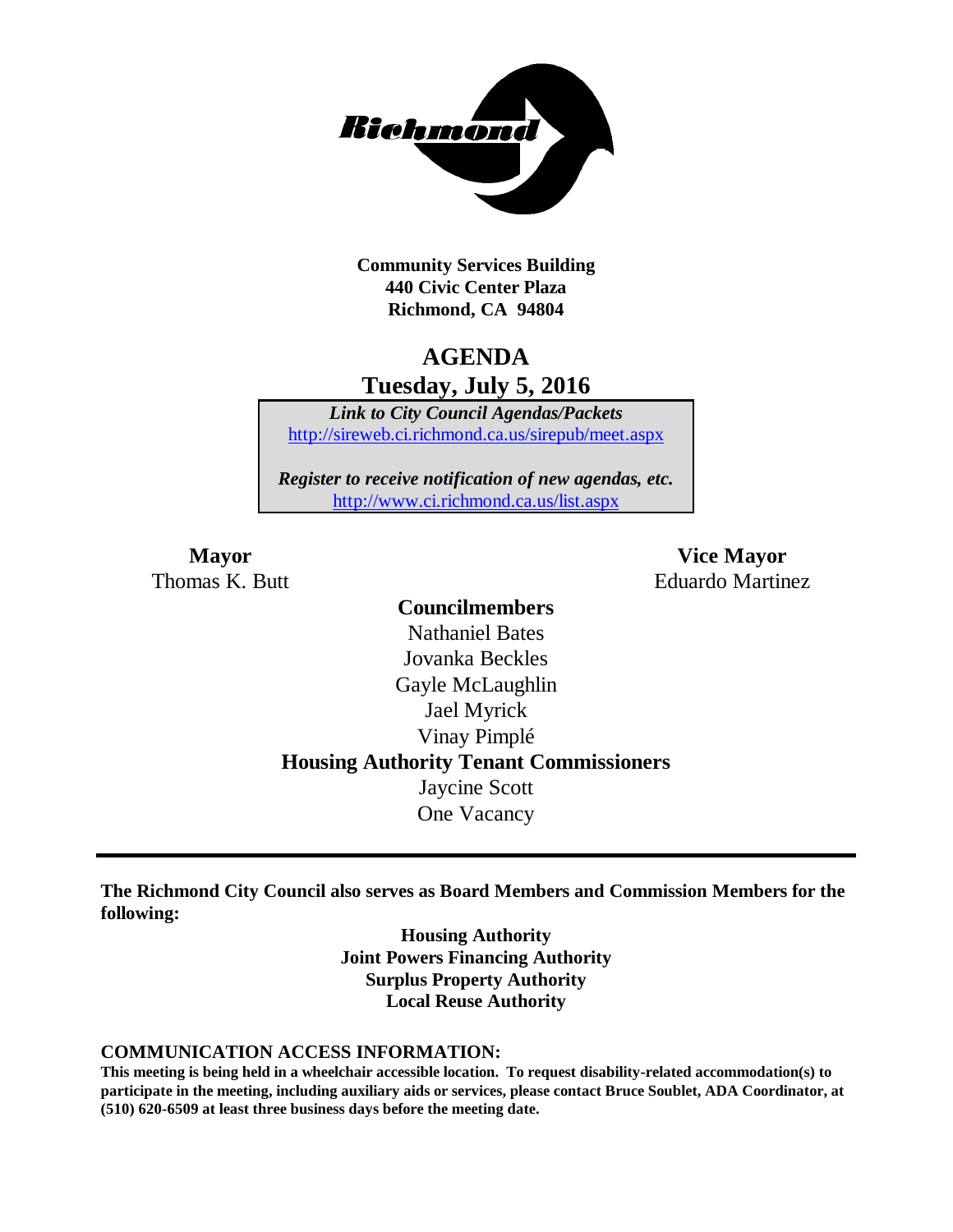# **MEETING PROCEDURES**

The City of Richmond encourages community participation at its City Council meetings and has established procedures that are intended to accommodate public input in a timely and time-sensitive way. As a courtesy to all members of the public who wish to participate in City Council meetings, please observe the following procedures:

**PUBLIC COMMENT ON AGENDA ITEMS:** Anyone who desires to address the City Council on items appearing on the agenda must complete and file a pink speaker's card with the City Clerk **prior** to the City Council's consideration of the item. Once the City Clerk has announced the item, no person shall be permitted to speak on the item other than those persons who have submitted their names to the City Clerk. Your name will be called when the item is announced for discussion. **Each speaker will be allowed TWO (2) MINUTES to address the City Council on NON-PUBLIC HEARING items listed on the agenda.**

**OPEN FORUM FOR PUBLIC COMMENT:** Individuals who would like to address the City Council on matters not listed on the agenda or on items remaining on the consent calendar may do so under Open Forum. All speakers must complete and file a pink speaker's card with the City Clerk **prior** to the commencement of Open Forum. The amount of time allotted to individual speakers shall be determined based on the number of persons requesting to speak during this item. **The time allocation for each speaker will be as follows:** 15 or fewer speakers, a maximum of 2 minutes; 16 to 24 speakers, a maximum of 1 and one-half minutes; and 25 or more speakers, a maximum of 1 minute.

### **SPEAKERS ARE REQUESTED TO OCCUPY THE RESERVED SEATS IN THE FRONT ROW BEHIND THE SPEAKER'S PODIUM AS THEIR NAME IS ANNOUNCED BY THE CITY CLERK.**

**CONSENT CALENDAR:** Consent Calendar items are considered routine and will be enacted, approved or adopted by one motion unless a request for removal for discussion or explanation is received from the audience or the City Council. A member of the audience requesting to remove an item from the Consent Calendar must first complete a speaker's card and discuss the item with a City staff person who has knowledge of the subject material, prior to filing the card with the City Clerk and **prior** to the City Council's consideration of Agenda Review. An item removed from the Consent Calendar may be placed anywhere on the agenda following the City Council's agenda review.

**CONDUCT AT MEETINGS:** Richmond City Council meetings are limited public forums during which the City strives to provide an open, safe atmosphere and promote robust public debate. Members of the public, however, must comply with state law, as well as the City's laws and procedures and may not actually disrupt the orderly conduct of these meetings. The public, for example, may not shout or use amplifying devices, must submit comment cards and speak during their allotted time, may not create a physical disturbance, may not speak on matters unrelated to issues within the jurisdiction of the City Council or the agenda item at hand, and may not cause immediate threats to public safety.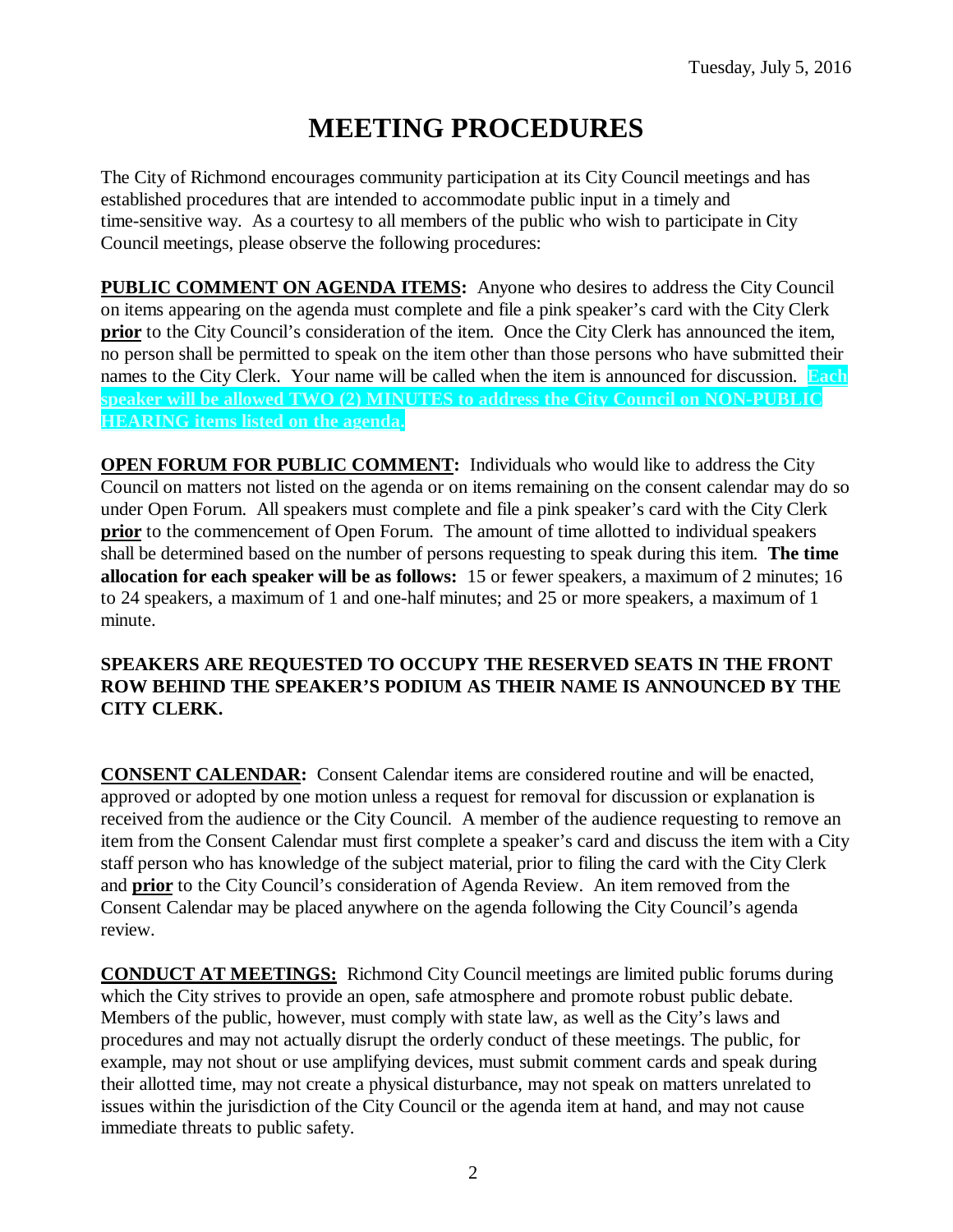**CITY HARASSMENT POLICY:** The City invites public comment and critique about its operations, including comment about the performance of its public officials and employees, at the public meetings of the City Council and boards and commissions. However, discriminatory or harassing comments about or in the presence of City employees, even comments by third parties, may create a hostile work environment, if severe or pervasive. The City prohibits harassment against an applicant, employee, or contractor on the basis of race, religious creed, color, national origin, ancestry, physical disability, medical condition, mental disability, marital status, sex (including pregnancy, childbirth, and related medical conditions), sexual orientation, gender identity, age or veteran status, or any other characteristic protected by federal, state or local law. In order to acknowledge the public's right to comment on City operations at public meetings, which could include comments that violate the City's harassment policy if such comments do not cause an actual disruption under the Council Rules and Procedures, while taking reasonable steps to protect City employees from discrimination and harassment, City Boards and Commissions shall adhere to the following procedures. If any person makes a harassing remark at a public meeting that violates the above City policy prohibiting harassment, the presiding officer of the meeting may, at the conclusion of the speaker's remarks and allotted time: (a) remind the public that the City's Policy Regarding Harassment of its Employees is contained in the written posted agenda; and (b) state that comments in violation of City policy are not condoned by the City and will play no role in City decisions. If any person makes a harassing remark at a public meeting that violates the above City policy, any City employee in the room who is offended by remarks violating the City's policy is excused from attendance at the meeting. No City employee is compelled to remain in attendance where it appears likely that speakers will make further harassing comments. If an employee leaves a City meeting for this reason, the presiding officer may send a designee to notify any offended employee who has left the meeting when those comments are likely concluded so that the employee may return to the meeting. The presiding officer may remind an employee or any council or board or commission member that he or she may leave the meeting if a remark violating the City's harassment policy is made. These procedures supplement the Council Rules and Procedures relating to disruption of orderly conduct at Council meetings.

Any law enforcement officer on duty or whose service is commanded by the presiding officer shall be Sergeant-at-Arms of the Council meetings. He/she, or they, shall carry out all orders and instructions given by the presiding officer for the purpose of maintaining order and decorum at the Council meetings (City Council Rules of Procedure and Order Section III F, RMC Section 2.12.030).

**\*\*\*\*\*\*\*\*\*\*\*\*\*\*\*\*\*\*\*\*\*\*\*\*\*\*\*\*\*\*\*\*\*\*\*\*\*\*\*\*\*\*\*\*\*\*\*\*\*\*\*\*\*\*\*\*\*\***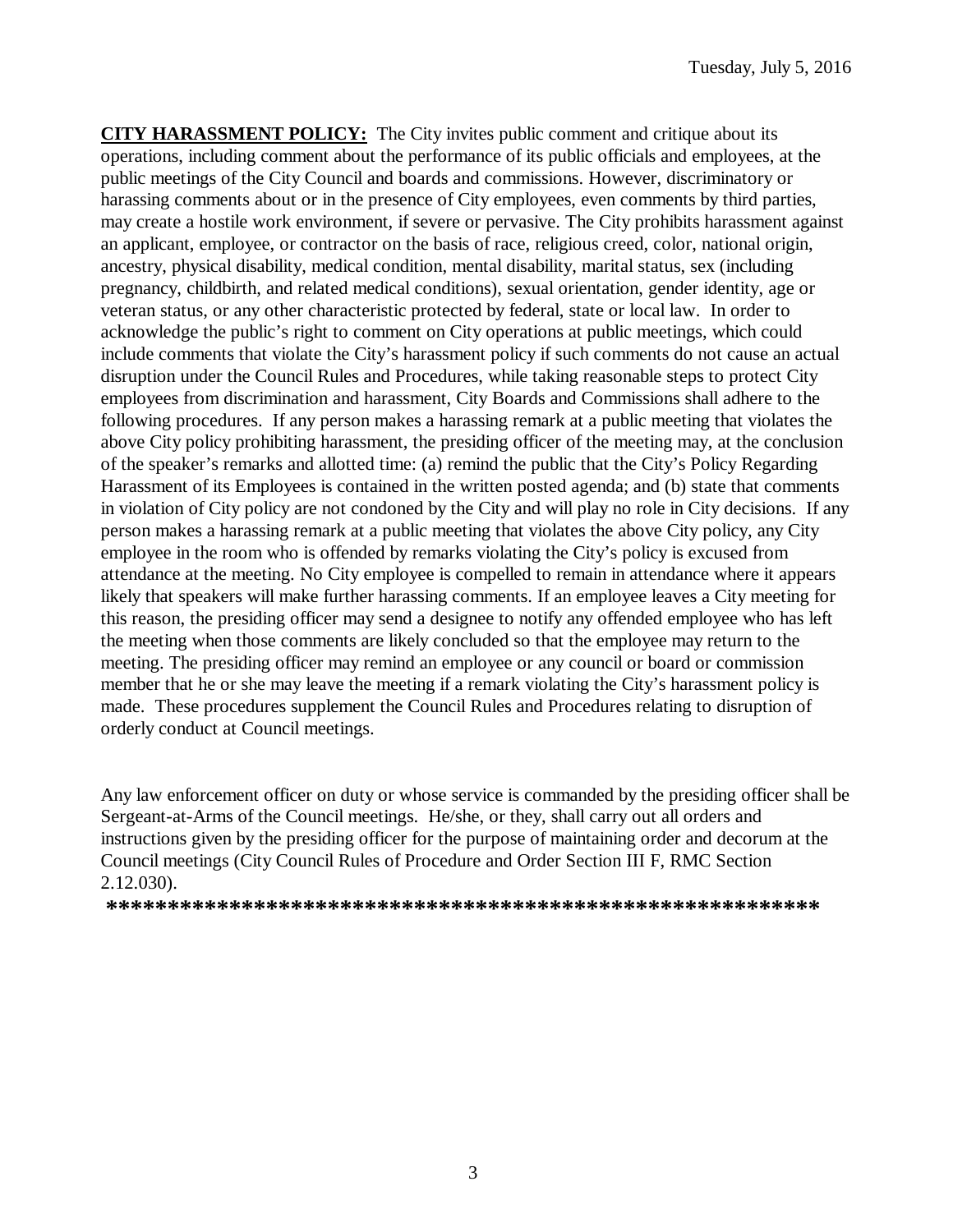## **OPEN SESSION TO HEAR PUBLIC COMMENT ON CLOSED SESSION ITEMS**

6:00 p.m.

#### **A. ROLL CALL**

#### **B. PUBLIC COMMENT**

#### **C. ADJOURN TO CLOSED SESSION**

## **CLOSED SESSION**

Shimada Room of the Community Services Building

#### **A. CITY COUNCIL**

#### **A-1.** CONFERENCE WITH LABOR NEGOTIATORS (Government Code Section 54957.6):

Agency designated representatives: Bill Lindsay, Lisa Stephenson, Maria Blue, Jack Hughes, Todd Simonson, Belinda Warner, and Bruce Soublet. Employee organizations: Service Employees International Union (SEIU, Local 1021); International Federation of Professional and Technical Employees (Local 21); Richmond Police Officers Association (RPOA); Richmond Police Management Association (RPMA); Richmond International Association of Firefighters (IAFF, Local 188); and Richmond Fire Management Association (RFMA).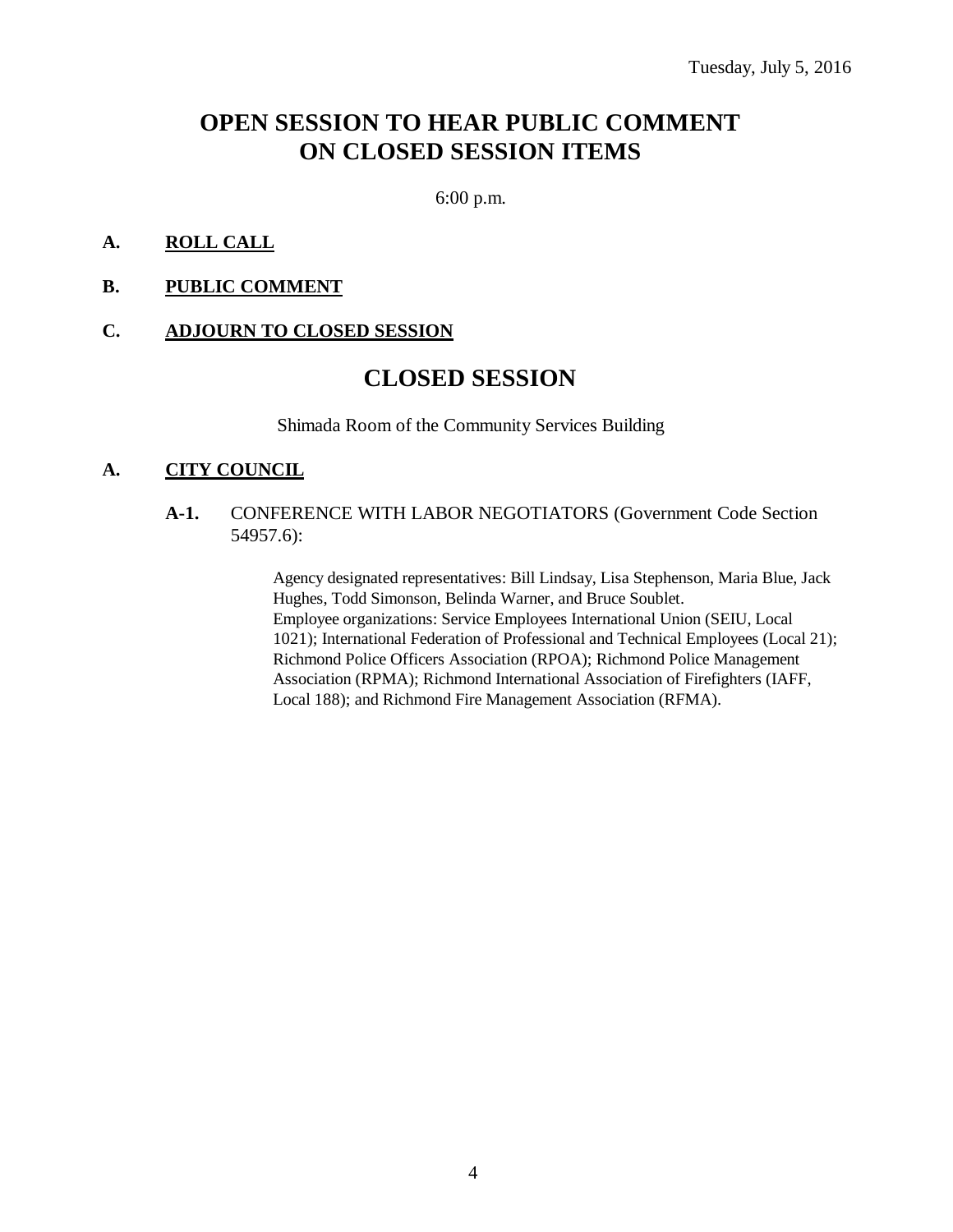## **REGULAR MEETING OF THE RICHMOND CITY COUNCIL**

6:30 p.m.

- **A. PLEDGE TO THE FLAG**
- **B. ROLL CALL**
- **C. STATEMENT OF CONFLICT OF INTEREST**
- **D. AGENDA REVIEW**

### **E. REPORT FROM THE CITY ATTORNEY OF FINAL DECISIONS MADE DURING CLOSED SESSION**

- **F. REPORT FROM THE CITY MANAGER**
- **G. OPEN FORUM FOR PUBLIC COMMENT**

### **H. CITY COUNCIL CONSENT CALENDAR**

- **H-1.** APPROVE a one-year contract amendment with Enterprise Holdings Incorporated to participate in the State of California rental vehicle program for the purpose of securing unmarked police vehicles, in an amount not to exceed \$140,000 from July 1, 2016, to June 30, 2017 - Police Department (Chief Allwyn Brown 621-1802).
- **H-2.** APPROVE a one-year contract amendment with Motorola Solutions Inc. to maintain police radios, in an amount not to exceed \$68,000, from July 1, 2016, through June 30, 2017 - Police Department (Chief Allwyn Brown 621-1802).
- **H-3.** APPROVE a one-year contract amendment with Kronos Inc. for maintenance of the Telestaff system, in an amount not to exceed \$14,000, from July 1, 2016, through June 30, 2017 - Police Department (Chief Allwyn Brown 621-1802).
- **H-4.** APPROVE a one-year contract amendment with Fleetwash, Inc. for mobile car washing services for the police department fleet, in an amount not to exceed \$15,000, from August 1, 2016, through June 30, 2017 - Police Department (Chief Allwyn Brown 621-1802).
- **H-5.** APPROVE a sole-source agreement with the Contra Costa County District Attorney's Office for the dedicated services of a deputy district attorney who would be specifically assigned as Richmond's Community Based Prosecutor, at a cost not to exceed \$200,000, from July 1, 2016, through June 30, 2017 - Police Department (Chief Allwyn Brown 621-1802).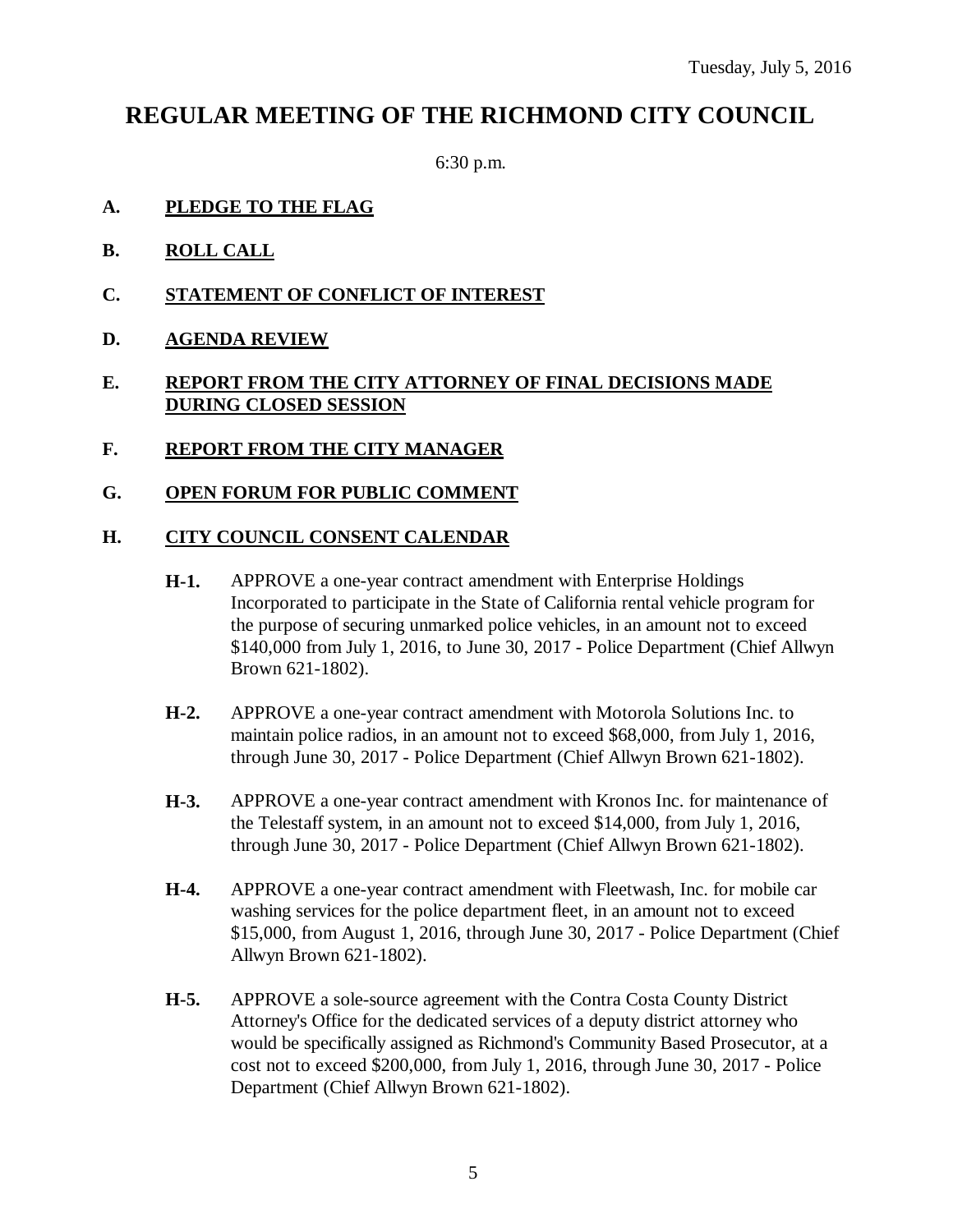- **H-6.** APPROVE a legal services agreement with Renne Sloan Holtzman Sakai, LLP for limited, as-needed legal advice regarding specialized municipal law and election law matters, in an amount not to exceed \$15,000, with a term expiration of June 30, 2017 - City Attorney's Office (Bruce Reed Goodmiller 620-6509).
- **H-7.** APPROVE a month-to-month lease with North Richmond Properties, Inc. for storage of containers and landscaping equipment related to the Hilltop Landscape Maintenance District, in an amount not to exceed \$15,250 - Department of Infrastructure Maintenance and Operations (Tim Higares 231-3008).
- **H-8.** APPROVE a three-year contract with Public Safety Corp. to provide false alarm management and fee collection services from July 1, 2016, through June 30, 2019, with costs for services paid from false alarm fines, with an option to renew the contract for two years based on the same terms if approved by both parties - Police Department (Chief Allwyn Brown 621-1802).
- **H-9.** APPROVE the use of City funds for the tuition cost of four (4) police academy training slots at the Contra Costa County Office of the Sheriff Law Enforcement Training Center, in an amount not to exceed \$21,000, with costs to be reimbursed by the California Commission on Peace Officer Standards and Training (POST) - Police Department (Chief Allwyn Brown 621-1802).
- **H-10.** APPROVE a police services agreement with Contra Costa County, which will provide funding to the City of Richmond for Richmond Police Department monitoring of AB109 probationers and parolees from July 1, 2016, through June 30, 2017; and ACCEPT and APPROPRIATE \$130,500 in AB109 realignment funds for this purpose - Police Department (Chief Allwyn Brown 621-1802).
- **H-11.** APPROVE the purchase of hand-held portable radios and related accessories from Motorola Solutions, Inc. in an amount not to exceed \$86,145; in accordance with Richmond Municipal Code §2.52.328, the City will utilize the Houston-Galveston Area Council of Governments Cooperative Purchasing Program (HGACBuy) procurement agreement - Police Department (Chief Allwyn Brown 621-1802).
- **H-12.** APPROVE a contract with American Guard Services to provide unarmed security services related to rentals at various recreation facilities for a three year period, with two one- year renewal options. The term of the contract is July 1, 2016, ending on June 30, 2019, in an amount not to exceed \$45,000 - Recreation Department (Rochelle Monk 620-6511).
- **H-13.** APPROVE an amendment to the professional services agreement with BKF Engineers for engineering and program management services at the Port of Richmond for a term of one year, increasing the contract amount by \$70,000 to a total amount not to exceed \$195,000 - Port Department (Jim Matzorkis 215- 4600).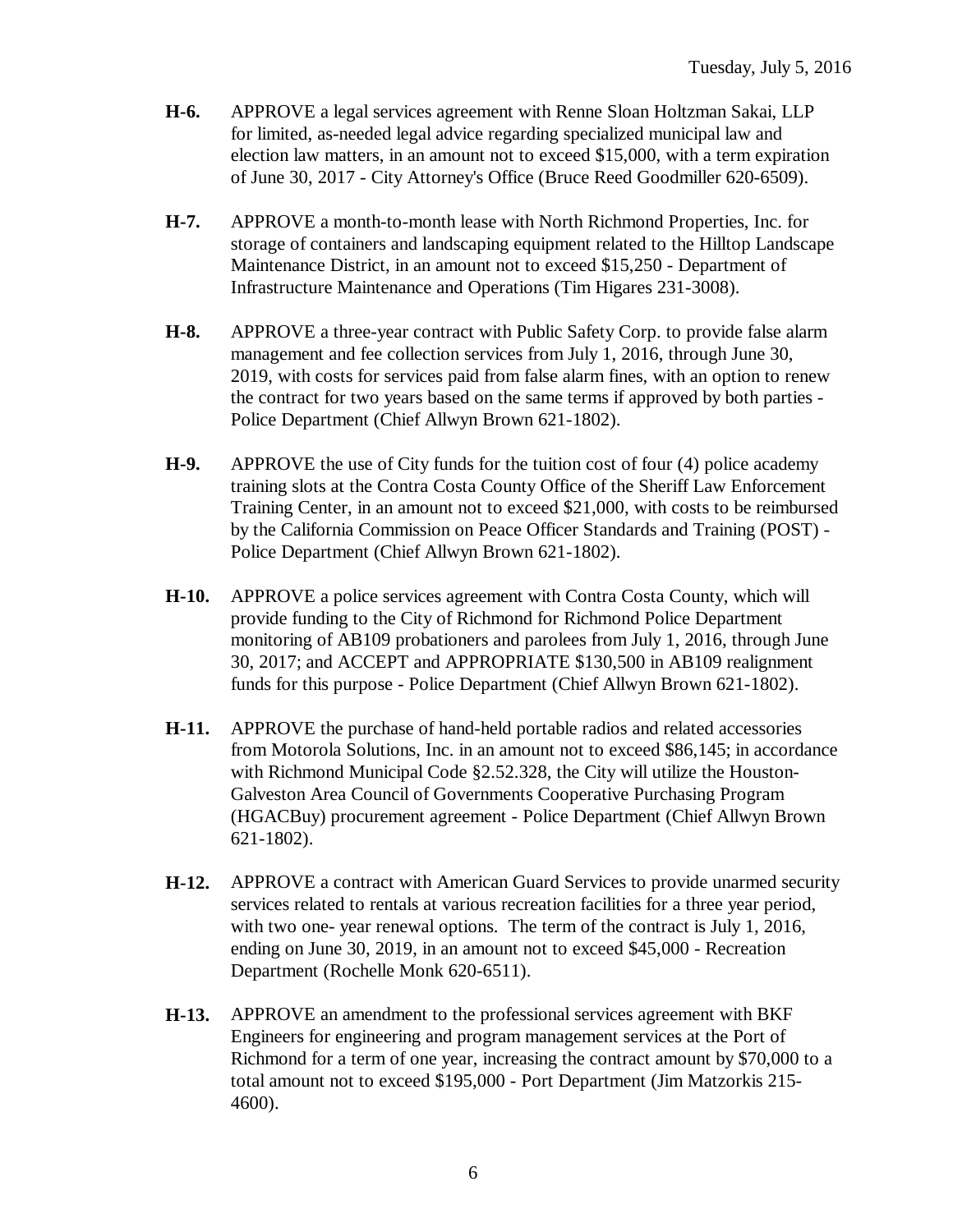- **H-14.** APPROVE the annual support and user license agreement with Faster Asset Solutions by CCG Systems, Inc. for fleet management software used in maintaining data records of city-owned equipment in an amount not to exceed \$12,500 for Fiscal Year 2016/2017 and in an amount not to exceed \$13,500 per year for Fiscal Years 2017/2018 and 2018/2019 - Department of Infrastructure Maintenance and Operations (Tim Higares 231-3008).
- **H-15.** ADOPT the Fiscal Year 2016-17 Other Pension and Employee Benefits (OPEB) Funding Policy and Resolution - Finance Department (Belinda Warner/Tracey Angelo 620-6750).
- **H-16.** REVIEW and ADOPT a resolution approving the Debt Policy, Swap Policy, and Cash Reserve Policy for Fiscal Year 2016-17 - Finance Department (Belinda Warner/Tracey Angelo 620-6750).
- **H-17.** ADOPT an ordinance (second reading) to amend Chapter 7.102 Medical Marijuana Collectives - of the Richmond Municipal Code (R.M.C.) - Office of the Mayor (Mayor Tom Butt 620-6503) and City Council (Councilmember Gayle McLaughlin 620-5431).
- **H-18.** ADOPT a resolution approving a Memorandum of Understanding (MOU) between IAFF Local 188 and the City of Richmond, extending the existing MOU through June 30, 2022. The MOU provides employee cost sharing of OPEB (Other Post-Employment Benefits, i.e. Retiree Medical), and employee cost sharing for active employee medical benefits effective January 1, 2017, with contributions increasing in graduated amounts through July 1, 2019 - Human Resources Management Department (Lisa Stephenson 620-6609.)
- **H-19.** ADOPT the Resolution of Intention to set the public hearing to allow property owners request for street vacation for the Meeker Avenue Public Easement within "Bay Walk Mixed-Use Project" where the public easement lies along Meeker Avenue from the west of south 17th Street to the west end of Meeker Avenue, and set the public hearing on the matter for July 26, 2016 - Engineering and Capital Improvement Project Department (Yader Bermudez 774-6300 / Steven Tam 307-8112).
- **H-20.** ADOPT a resolution of support for the Countywide imposition of one-half of one percent sales tax to fund transportation improvements in Contra Costa County and conditionally amend the Growth Management Program in the Measure J Transportation Expenditure Plan to match that found in the 2016 Proposed Transportation Expenditure Plan - City Manager's Office (Bill Lindsay/Lori Reese-Brown 620-6869).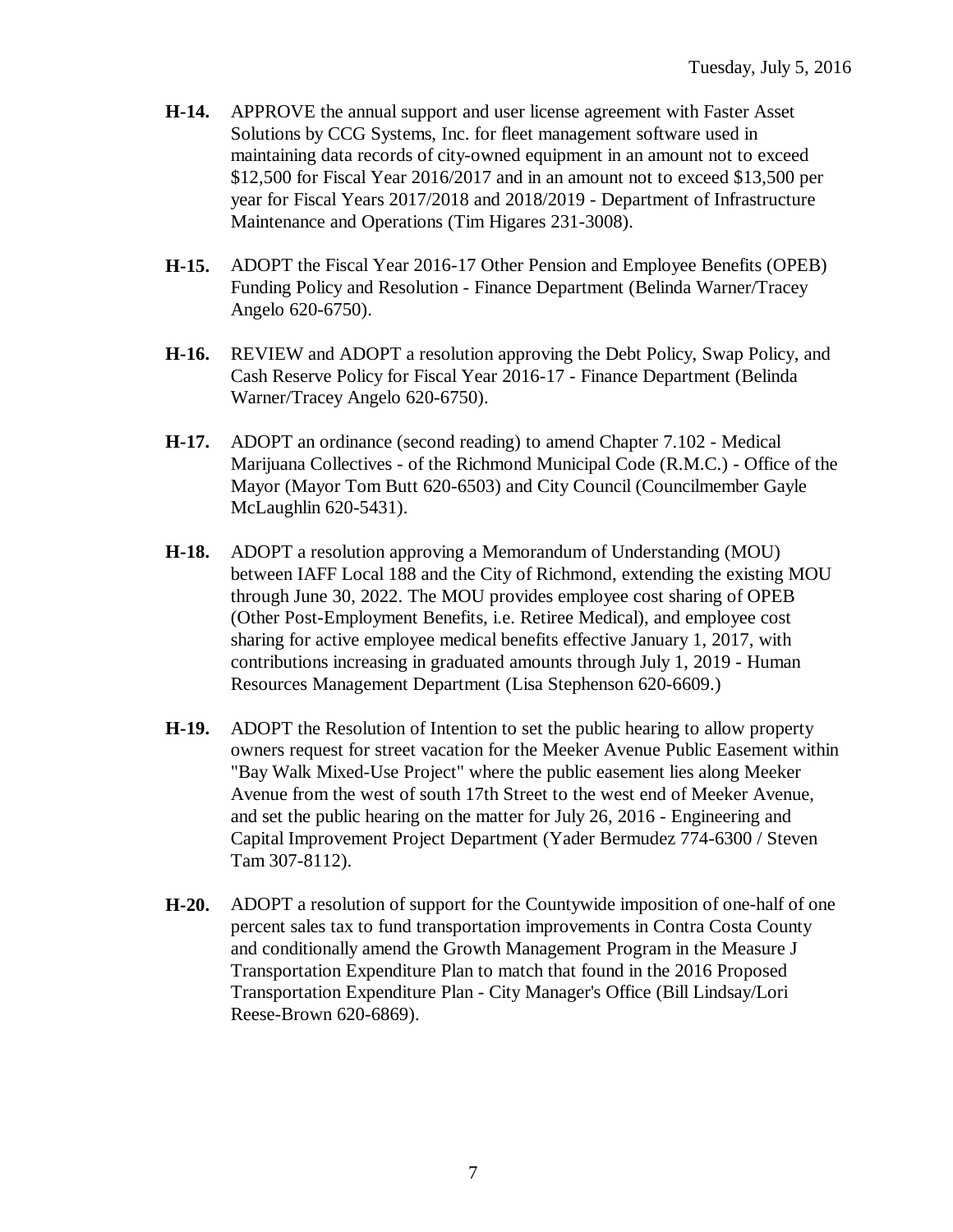- **H-21.** DESIGNATE Mayor Tom Butt as voting delegate to represent the City of Richmond at the Annual Business Meeting of the League of California Cities' 2016 Annual Conference, to be held at the Long Beach, California Convention Center, Wednesday, October 5 through Friday, October 7, 2016 - City Clerk's Office (Pamela Christian 620-6513).
- **H-22.** APPROVE the minutes of the special City Council meeting held Tuesday, June 14, 2016 - City Clerk's Office (Pamela Christian 620-6513).

## **I. PUBLIC HEARINGS**

- **I-1. CONTINUED TO September 13, 2016** CONSIDER an appeal by Jay R. Fenton of the Planning Commission's approval of a Parcel Map (PLN15-282) to create three parcels located at 3701 Collins Avenue; and REAFFIRM, MODIFY, OR REVERSE the Planning Commission's decision - Planning and Building Services Department (Richard Mitchell 620-6706). **This item was continued from the June 7, 2016, meeting.**
- **I-2.** ADOPT a resolution certifying the Environmental Impact Report and adopting a Mitigation Monitoring and Reporting Program, and approving a Vesting Tentative Map for the Terminal One Project, and INTRODUCE an Ordinance approving a Zoning Amendment to rezone the project site from Coastline Commercial (C-C) to Planned Area (PA) District for the Terminal One project - Planning and Building Services Department (Richard Mitchell/Lina Velasco 620- 6706).

## **J. RESOLUTIONS**

- **J-1.** ADOPT a resolution in support of Senate Bill 1107, "An act to amend Sections 85300 and 85320 of, and to add Sections 89519.5 and 91004.5 to, the Government Code, relating to the Political Reform Act of 1974" which extends the opportunity for citizen-funded election programs to all local governments in the State of California, including general law cities - Vice Mayor Eduardo Martinez (620-6593).
- **J-2.** ADOPT a resolution in support of Bay Area Air Quality Management District Consideration of Rule 12-16 - Councilmember Gayle McLaughlin (620-5431).

## **K. COUNCIL AS A WHOLE**

**K-1.** (1) APPROVE a recommendation from the Environment & Community Investment Agreement (ECIA) Grant Review Committee for Fiscal Year (FY) 2016-2017 grant awards to fourteen (14) organizations in an amount not to exceed \$600,000; (2) ADOPT a resolution of the approved list of FY 2016-2017 ECIA grant awardees; and (3) AUTHORIZE the City Manager to negotiate and execute Grant Service Agreements with approved grantees - City Manager's Office (Bill Lindsay 620-6512).